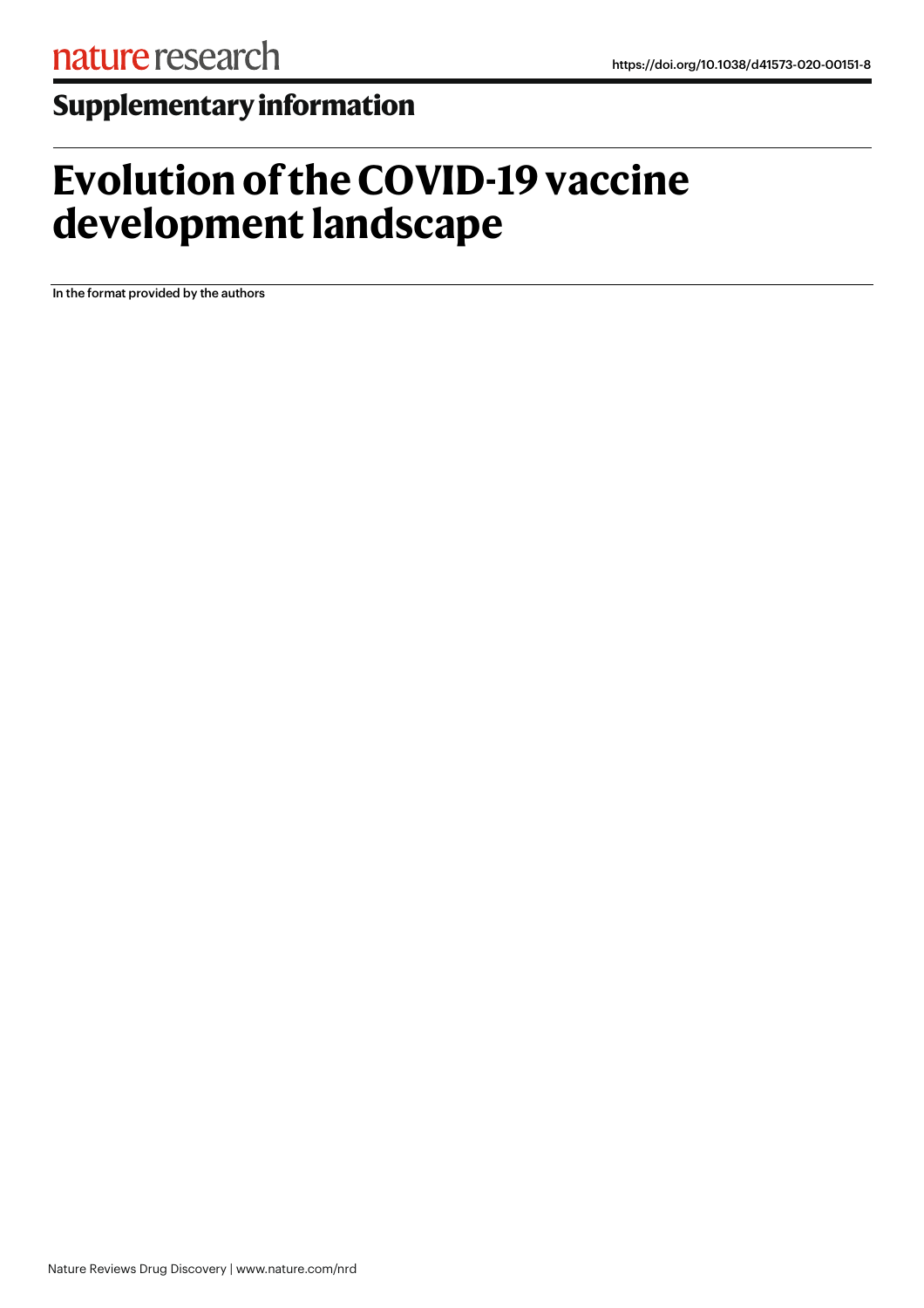| Supplementary Table 1   COVID-19 vaccines in clinical development* |                                                              |                                                                                                                          |                   |                                                                         |                                                             |  |  |  |  |
|--------------------------------------------------------------------|--------------------------------------------------------------|--------------------------------------------------------------------------------------------------------------------------|-------------------|-------------------------------------------------------------------------|-------------------------------------------------------------|--|--|--|--|
| <b>Candidate</b>                                                   | Lead partners                                                | <b>Vaccine characteristics</b>                                                                                           | phase I trial     | Start of first Current stage                                            | <b>Location (current</b><br>and upcoming trials)            |  |  |  |  |
| Viral vector (including replicating and non-replicating)           |                                                              |                                                                                                                          |                   |                                                                         |                                                             |  |  |  |  |
| Ad5-nCoV                                                           | CanSino Biological/<br>Beijing Institute of<br>Biotechnology | Adenovirus type 5 vector that<br>expresses S protein                                                                     | 17 Mar 20         | Phase II<br>(ChiCTR2000031781)<br>Approved for military use<br>in China | CHN, CAN, UAE, PAK,<br>MEX, BRZ, RUS                        |  |  |  |  |
| LV-SMENP-DC                                                        | Shenzhen GIMI                                                | DCs modified with lentiviral<br>vector expressing synthetic<br>minigene based on domains of<br>selected viral proteins   | 24 Mar 20         | Phase I/II<br>(NCT04276896)                                             | <b>CHN</b>                                                  |  |  |  |  |
| AZD1222                                                            | AstraZeneca/<br>Oxford University                            | ChAdOx1 vector that expresses<br>S protein                                                                               | 23 Apr 20         | Phase III<br>(NCT04516746)                                              | BRZ, GBR, ZAF, USA,<br>IND, BGD                             |  |  |  |  |
| Gam-COVID-Vac                                                      | Gamaleya Research<br>Institute                               | Recombinant adenovirus vector<br>based on the human adenovirus<br>type 5, 26, containing S protein                       | 18 Jun 20         | Phase III<br>(NCT04530396)<br>Conditional registration<br>in Russia     | RUS, KAZ, BLR, BRZ,<br><b>MEX</b>                           |  |  |  |  |
| Ad26.COV2-S                                                        | J&J-Janssen                                                  | Adenovirus type 26 vector that<br>expresses S protein                                                                    | 22 Jul 20         | Phase I/II<br>(NCT04436276)                                             | USA, BEL, BRZ, CHL,<br>COL, MEX, PER, PHL,<br>ZAF, UKR, ARG |  |  |  |  |
| Pathogen-specific<br>aAPC                                          | Shenzhen GIMI                                                | aAPCs modified with lentiviral<br>vector expressing synthetic<br>minigene based on domains of<br>selected viral proteins | Feb <sub>20</sub> | Phase I<br>(NCT04299724)                                                | <b>CHN</b>                                                  |  |  |  |  |
| GRAd-COV2                                                          | ReiThera Srl                                                 | Gorilla adenovirus vector that<br>expresses S protein                                                                    | 24 Aug 20         | Phase I<br>(NCT04528641)                                                | <b>ITA</b>                                                  |  |  |  |  |
| $V$ 591                                                            | Merck Sharp &<br>Dohme                                       | Measles virus vector                                                                                                     | Aug 20            | Phase I<br>(NCT04497298)                                                | <b>USA</b>                                                  |  |  |  |  |
| <b>DNA</b>                                                         |                                                              |                                                                                                                          |                   |                                                                         |                                                             |  |  |  |  |
| <b>INO-4800</b>                                                    | Inovio<br>Pharmaceuticals                                    | DNA plasmid that encodes<br>S protein delivered by<br>electroporation                                                    | 06 Apr 20         | Phase I/II<br>(NCT04336410)                                             | USA, KOR, CHN                                               |  |  |  |  |
| $GX-19$                                                            | Genexine<br>Consortium                                       | DNA vaccine that encodes<br>S protein delivered by<br>electroporation or needle free                                     | 19 Jun 20         | Phase I/II<br>(NCT04445389)                                             | <b>KOR</b>                                                  |  |  |  |  |
| AG0301-COVID19                                                     | Osaka University/<br>AnGes                                   | DNA vaccine that encodes<br>S protein                                                                                    | 29 Jun 20         | Phase I/II<br>(NCT04463472)                                             | <b>JPN</b>                                                  |  |  |  |  |
| ZyCoV-D                                                            | Zydus Cadila                                                 | DNA vaccine                                                                                                              | 15 Jul 20         | Phase I/II<br>(CTRI/2020/07/026352)                                     | <b>IND</b>                                                  |  |  |  |  |
| <b>RNA</b>                                                         |                                                              |                                                                                                                          |                   |                                                                         |                                                             |  |  |  |  |
| mRNA-1273                                                          | Moderna<br>Therapeutics/NIAID                                | LNP-encapsulated mRNA that<br>encodes S protein                                                                          | 16 Mar 20         | Phase III<br>(NCT04470427)                                              | <b>USA</b>                                                  |  |  |  |  |
| mRNA-BNT162                                                        | Pfizer/BioNTech                                              | LNP-encapsulated mRNA that<br>encodes stabilised S antigen                                                               | 29 Apr 20         | Phase II/III<br>(NCT04368728)                                           | USA, GER, ARG, BRZ,<br>CHN and others                       |  |  |  |  |
| CVnCoV                                                             | CureVac                                                      | LNP-encapsulated mRNA that<br>encodes the S protein                                                                      | 19 Jun 20         | Phase I<br>(NCT04449276)                                                | GER, BEL                                                    |  |  |  |  |
| LNP-nCoVsaRNA                                                      | Imperial College<br>London                                   | LNP-encapsulated self-amplifying<br>RNA that encodes the S protein                                                       | 19 Jun 20         | Phase I/II<br>(ISRCTN17072692)                                          | <b>GBR</b>                                                  |  |  |  |  |
| mRNA                                                               | Walvax<br>Biotechnology                                      | mRNA encoding the RBD                                                                                                    | 25 Jun 20         | Phase I<br>(ChiCTR2000034112)                                           | <b>CHN</b>                                                  |  |  |  |  |
| <b>ARCT-021</b>                                                    | <b>Arcturus</b><br>Therapeutics                              | LNP-encapsulated self-replicating<br>mRNA that encodes the prefusion<br>S protein                                        | 12 Aug 20         | Phase I/II<br>(NCT04480957)                                             | <b>SGN</b>                                                  |  |  |  |  |